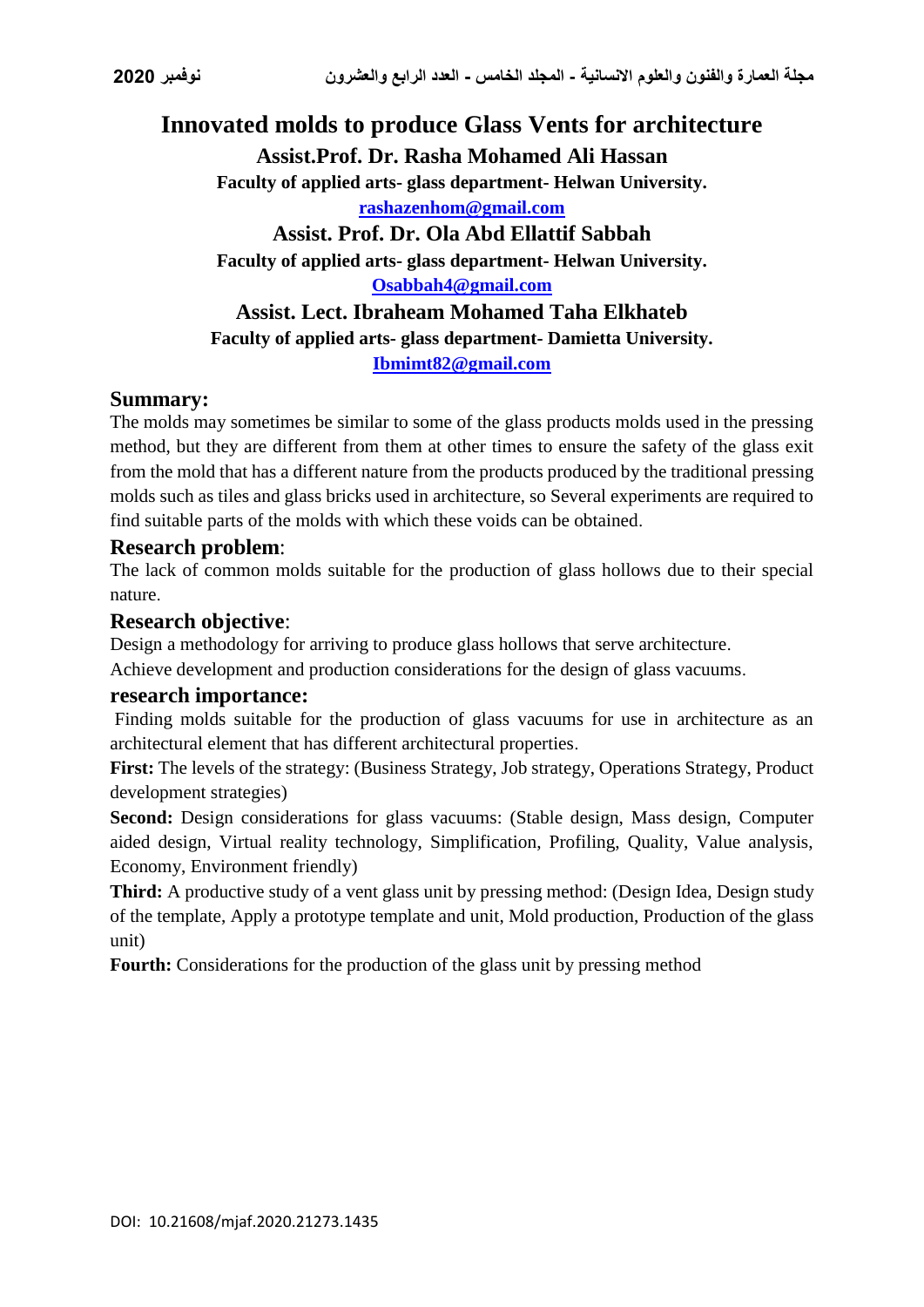| Production study for a glass unit                      |                                       |                           |  |                |  |
|--------------------------------------------------------|---------------------------------------|---------------------------|--|----------------|--|
| Vent<br>Type                                           | solid units<br>Vent and<br>Non hollow |                           |  |                |  |
| Mold design<br>1)Pressing in one mold then discharging |                                       |                           |  |                |  |
| Mold section                                           |                                       | Pressing<br>Vent          |  |                |  |
| The mold                                               |                                       |                           |  |                |  |
| Unit shape                                             |                                       | After vent<br>Before vent |  |                |  |
| The result of<br>the pressing<br>process               |                                       | Unsatisfactory            |  |                |  |
| 2) Press in one piece mold and vent                    |                                       |                           |  |                |  |
| The mold                                               |                                       | section                   |  |                |  |
| Unit shape                                             |                                       |                           |  | Unsatisfactory |  |
| 3) Press in a multi-part mold and vent                 |                                       |                           |  |                |  |
| The mold                                               |                                       | $\mathbf{L}$              |  |                |  |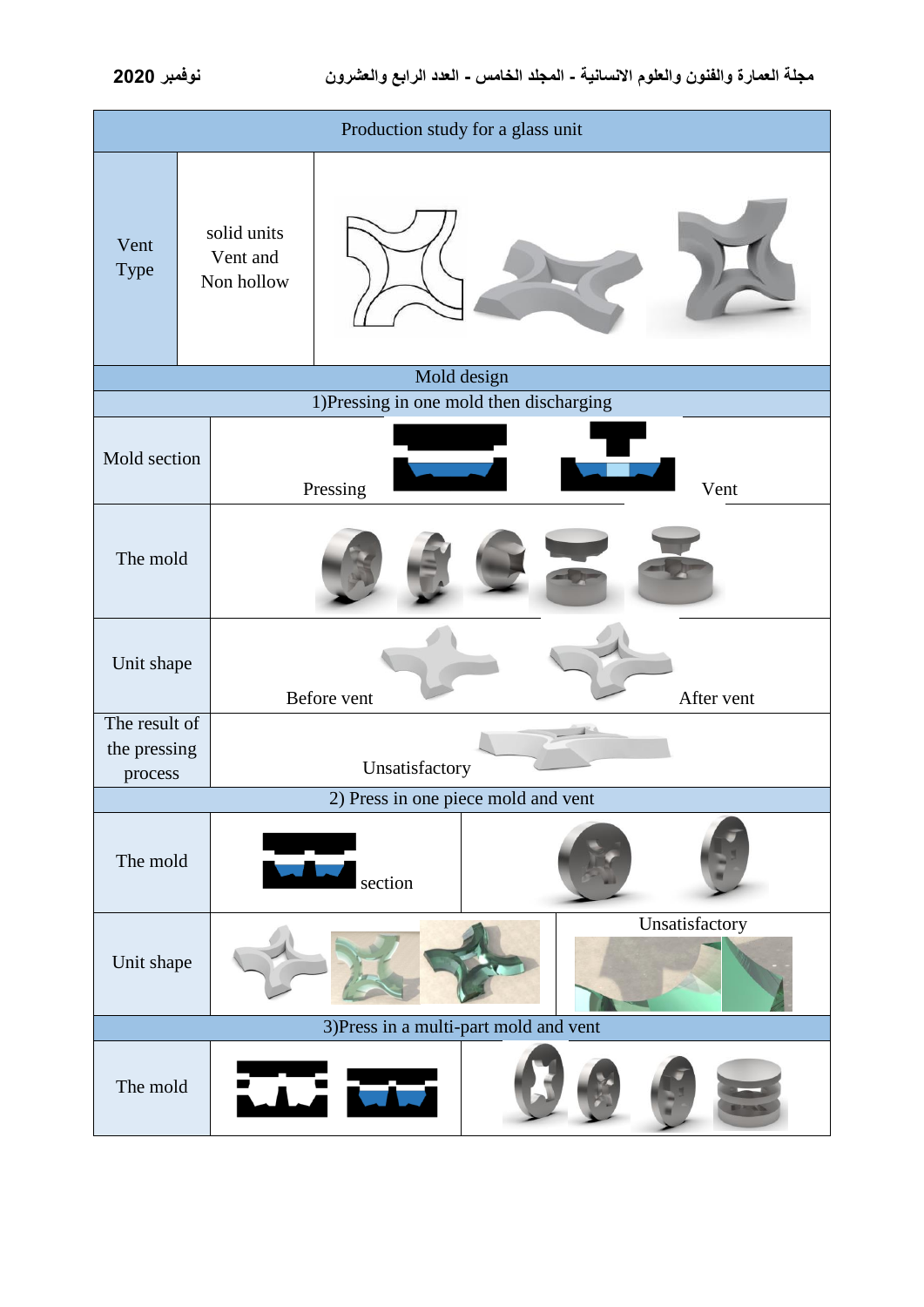

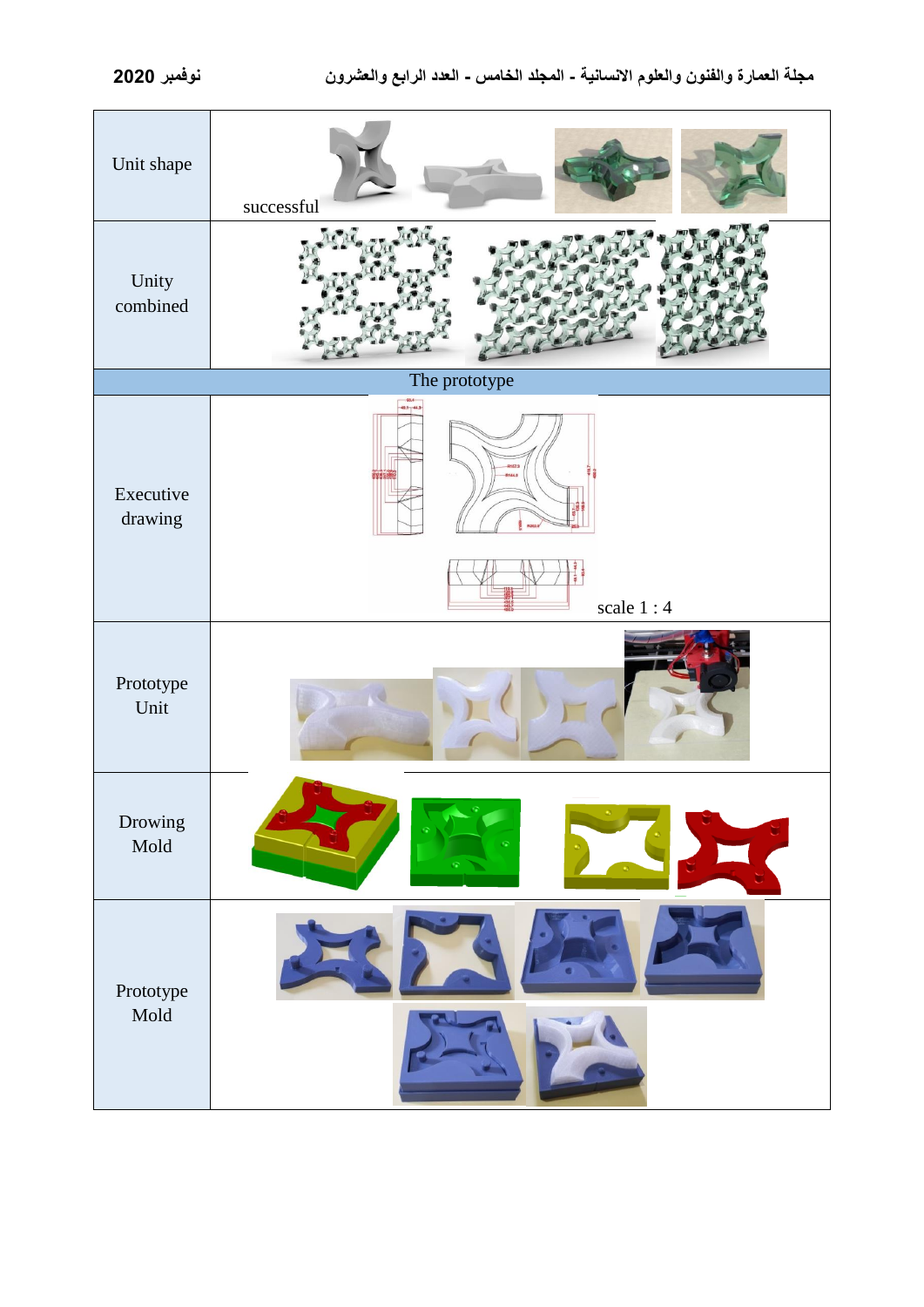| Testing mold                      | Successful   |  |  |  |  |  |
|-----------------------------------|--------------|--|--|--|--|--|
| Production vent glass unit        |              |  |  |  |  |  |
| 1) production mold                |              |  |  |  |  |  |
| Casting<br>Mold                   | Unsuccessful |  |  |  |  |  |
| C.N.C. Mold                       | Successful   |  |  |  |  |  |
| 2) The stages of glass production |              |  |  |  |  |  |
| Fixing mold                       |              |  |  |  |  |  |
| Pressing<br>glass                 |              |  |  |  |  |  |
| The cooling                       |              |  |  |  |  |  |
| The vent<br>glass unit            |              |  |  |  |  |  |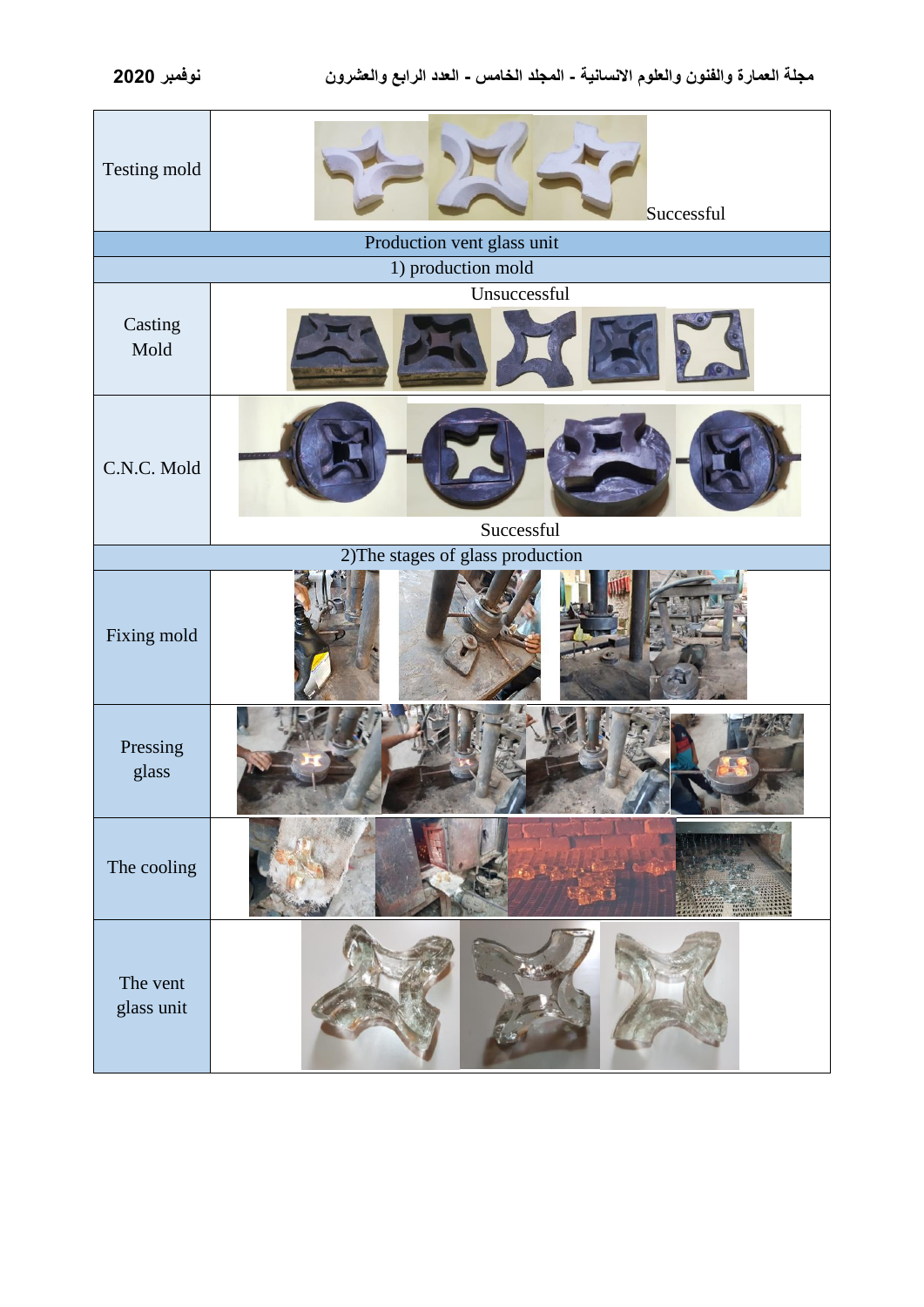

## **Production considerations for pressing the vent glass unit**:

- 1- Design subject to production.
- 2- Adaptability of the molten glass to form.
- 3- Realization of template requirements.
- 4- Safe exit of the product.
- 5- Product movement in production and preparation for cooling.
- 6- Cooling quality.
- 7- Submission to standard specifications and achieving quality standards
- 8- Packaging, transportation and storage.

#### **The Results:**

1- From theoretical analytical and experimental studies it was possible to reach a template design used to produce a quantum glass unit.

2-Demonstrate the success of the theoretical study through practical application of the implementation of the mold and its submission to the stages of production by the semiautomatic method and the production of the vent glass unit that was studied.

3- 3- The study reached the most important productive considerations for the glass vent unit produced by pressing method.

#### **The Recommendations:**

1- Completing the research system in the fields of designing and producing vents glass of all kinds and their different production methods.

2- The research recommends the necessity of conducting joint research between the scientific specialty and the glass production factories due to the presence of many related professional problems.

3- Including the subject of the study within the decisions of the industrial glass design program, as the labor market needs it

## **References:**

Ahmad Mohamed Hasan, "alosos alelmia waltecnologia lkwaleb tashkeal alebwat alzogagia lelentag alale" resale magestear, gher manshorah,koliat alfnon altatbekia, gamet helwan, 2013. Hosam eEldean Nazmy, " Eatbarat fe tasmem kwaleb tashkeal alzogag be al kabs aliadawe" magalat olom wa fonon, almogalad althaleth wa aleshron, 2011.